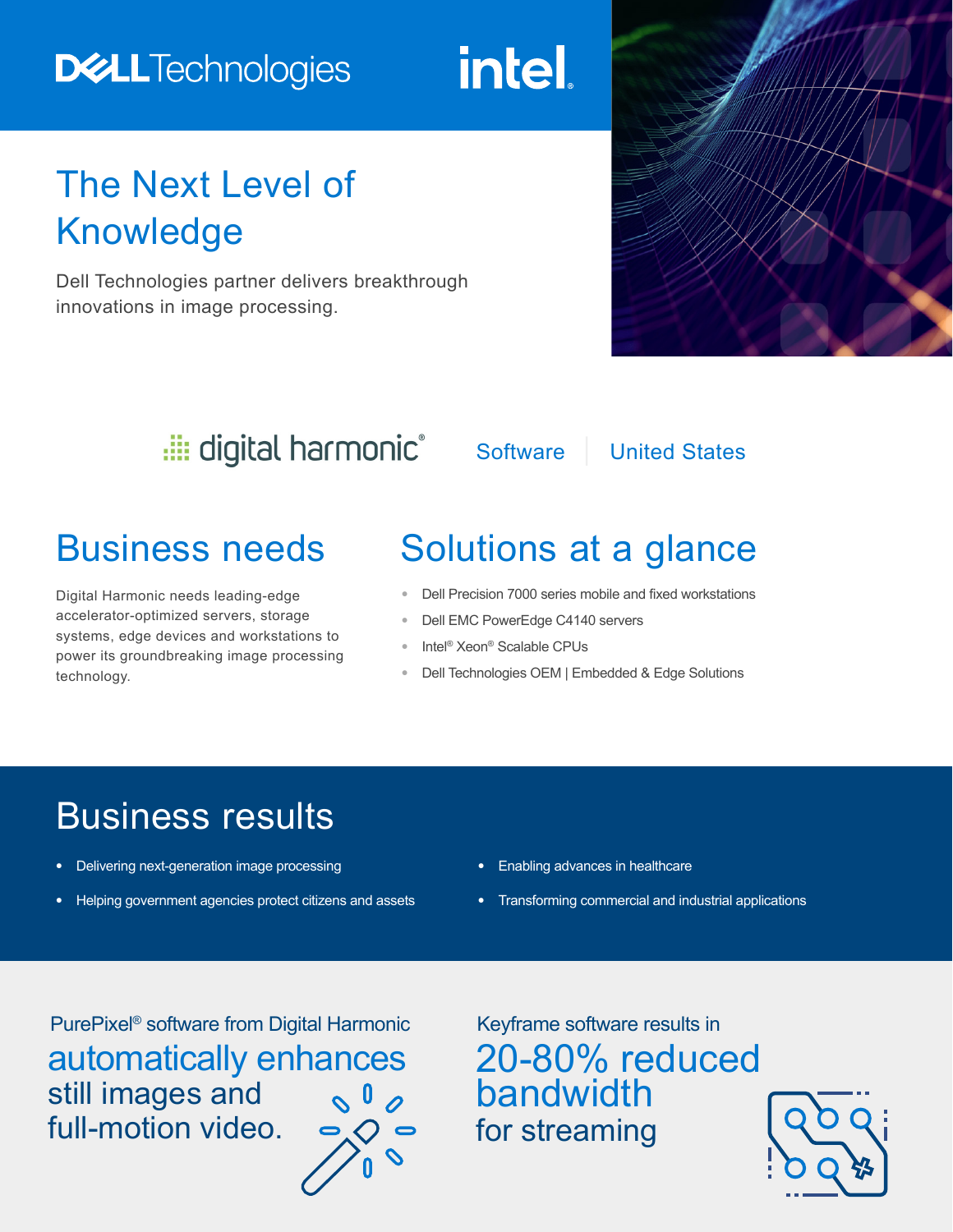## Reinventing image processing

Digital Harmonic invents and delivers new technologies for enhanced image processing. The company's software products are used to extract information otherwise hidden in images, providing the company's customers with insights that would otherwise be unavailable.

The company's flagship product, PurePixel® software, automatically enhances still images and full-motion video. With unrivaled capabilities, PurePixel performs automatic scene recognition and programmatic manipulation of pixel values to optimize exposure, increase contrast and detail, de-blur, reduce noise in low-quality images and help detect faint anomalies.

PurePixel also enhances artificial intelligence (AI) and machine learning (ML) applications. For example, when it is used upstream of an ML image classifier, PurePixel can increase the probability of object classification. This versatile software can also process fullmotion video at less than a frame delay (< 30ms/frame at 1080p) and stream or store the output.

Another Digital Harmonic solution — Keyframe — dramatically increases video stream quality while reducing required bandwidth for live and video on-demand streaming by 20-80%. Keyframe is easily configured as a "bump-in-the-wire" solution in any real-time image, video, or stream processing workflow, operating on the client side, with the option to be used server side.

### Powerful software

Although Digital Harmonic is a young company, it's already making an impact on national security and healthcare, and could soon be doing the same for a wide range of commercial applications. For example:

- **•** Defense and intelligence agencies are applying Digital Harmonic technologies to provide enhanced resolution of images in support of threat detection and mitigation.
- **•** Healthcare providers are using the company's products to reduce the radiation dosage required to take medical images and to support the early detection of cancer.
- **•** Digital Harmonic solutions can also be applied to a variety of commercial and industrial applications, including oil and gas discovery, engine health monitoring, and image/video analysis.

Many of the use cases for solutions from Digital Harmonic enable users to gain a clearer view of things they want to see. The company's technology can help people see more clearly through smoke from a wildfire, fog, cloud cover and darkness. With PurePixel, they can suddenly see people and vehicles on the ground, roads and utility lines, or the wreckage of an aircraft, rather than nothing but murky air with faint outlines of things below.

"For military, state and local first responders this product is a game changer," says Timothy Stefanick, Vice President of Business Development for Digital Harmonic. "PurePixel enables greater extraction of data critical to the decision maker."

#### **Rock 'n' roll roots**

The fundamental technology of Digital Harmonic was developed by Paul Reed Smith and his father, Jack Smith, who was an applied mathematician. What started as an experiment for measuring waveforms from a guitar string to create a new guitar synthesizer ended up producing a technology that could revolutionize the practice of imaging processing.

The answer is found in high harmonics — creating a best-in-class method for extracting and analyzing waveforms and signals across time, frequency and amplitude — thus revealing information never seen before. Applying this construct to images uncovers new data and insights that were never thought to be possible.



#### **DELL**Technologies